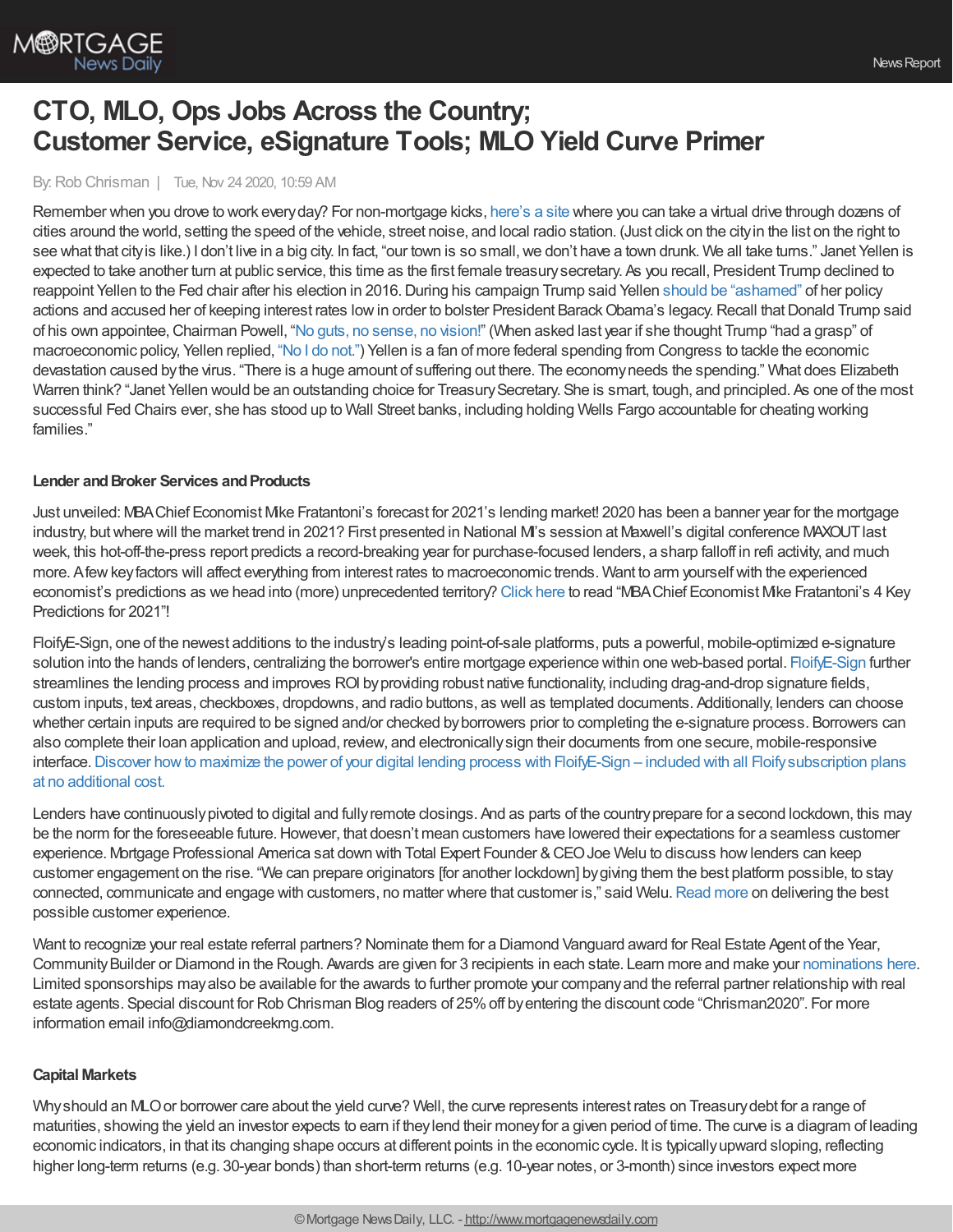## compensation for lending their moneyfor a longer period of time due to the greater risk.

The yield curve flattens or eventuallyinverts when the perception of long-term investors that interest rates will decline in the future causes shorter-term debt to be more attractive bycomparison,which usuallydovetails with the expectation of a decline in inflation and portends an economic downturn. It is important to payattention to because the shape of the curve helps investors get a future sense of the course of interest rates. Since investors will generallyprefer the lower risk of short-term maturitysecurities over long-term maturitysecurities, the price of short-term securities will be higher, and the corresponding yield lower. Typically, the more robust the economy, the steeper the slope. Lately, it has been [increasing.](https://fred.stlouisfed.org/graph/?id=T10Y3MM,)

Looking at the general economy, recent economic data shows the U.S. economycontinues to climb out of the recession, but at a significantlyreduced pace compared to the record setting third quarter. The immediate increase in coronavirus cases and resulting social mitigation, however, maydampen some of the recent positive momentum in the short term even as the mid to long term outlook remains positive due to the vaccine test results. Retail sales rose in October, but the smallest increase since re-openings began in the spring... yet were up 5.7 percent over the prior twelve months. Leading economic indicators increased in October, but the report noted the potential nearterm downside risks. Initial claims for unemployment surprisinglyincreased by31k for the week ending November 14 and remain well above their peak following the 2008 financial crisis. There is still hope that lawmakers will be able to come together to pass another stimulus bill, however the size and timing of that measure remain uncertain. The FOMC meets again in mid-December and there no significant changes to monetarypolicyare expected.

Yesterdaywas quiet except for news leak that President-elect Joe Biden is planning to nominate former Federal Reserve Chair Janet Yellen to serve as his Treasury secretary. Her first challenge would be delivering economic relief to Americans from Capitol Hill, though it has been reported that President-elect Biden is not in favor of reducing the size of the fiscal stimulus proposal, making compromise with Senate Republicans unlikely. Besides that, a poor 5-year auction and additional coronavirus vaccine-related optimism helped shift greenbacks into stocks and out of bonds, **causingfixed-income prices todropandTreasuryyields tomove higher.** In terms of economic releases, both the Flash Markit Manufacturing PMI and Services PMI for November increased from the final October reading.

Today's **busyeconomic calendar** is alreadyunder waywith the Philadelphia Fed nonmanufacturing indices (-20.0 to 5.3). We've also seen that the total number of loans now in forbearance increased 1 bp to 5.48% of servicers' portfolio volume in the prior week as of November 15, per the MBA's latest Forbearance and Call Volume Survey. According to MBA's estimate, 2.7 million homeowners are in forbearance plans. Later this morning brings September house price indices from S&P/Case-Shiller and the FHFA, November consumer confidence, and the Richmond Fed manufacturing and services indices for November. There are also **several Fedspeakers** scheduled (St. Louis' Bullard, New York's Williams, and Fed Vice Chair Clarida), as well as auction results on \$56 billion of 7-year Treasury notes. Today sees a sizable \$8.4 billion of Desk support, including over \$7 billion in UMBS30s. We begin the day with Agency MBS prices are down/worse a few ticks and the 10-year yielding .87 after closing yesterday at 0.86% for no real reason.

## **Employment**

**M®RTGAGE** 

**News Daily** 

Acompany's culture is about more than big gestures and spot bonuses when times are good. It's often appreciated through the "little things" and how people are treated when times are tough. Home Point [Financial](https://www.homepointfinancial.com/) has proven to be a top-flight workplace regardless of how you define culture. Home Point has reinvested more than \$70 million into its associates through its "We Care" program since the onset of the pandemic. If you want to work at a companythat offers competitive pay, prioritizes your safetyand work-life balance, and has a leadership team that is committed to your long-term employment and [professional](https://www.homepointfinancial.com/careers) growth, submit your resume via the Home Point careers page today!

Mortgage companies nationwide were recentlyasked to submit their information as part competition to win MPA's Top Mortgage Workplace Award. Of the many eligible companies in the 500+ employee category, [TMS](http://themoneysource.com/) was named among the Top 5 as a Top Mortgage Workplace! As [TMS](http://themoneysource.com/) celebrates this award and look to build upon its success, TMS looks back over its core values and people that set TMS apart. Read the blog to find out why TMS scored over 85%.

Mann [Mortgage](https://issuu.com/cassidy.osullivan/docs/06.20_mannmortgage_pitch_deck_branchmanager_fin), in scenic Northwestern Montana, just keeps winning awards for its workplace culture. Three weeks ago Mann was named the #12 Best [Place](https://www.outsideonline.com/2418305/best-places-work-2020) To Work byOutside magazine, and todaynamed a 2020 Top Mortgage Workplace byMortgage Professionals America (MPA). The award recognizes companies in the industrythat excel above all others byexamining their culture, benefits, employee development, and more. "We're honored to receive yet another award for our work environment this year," said Jason Mann, CEO of Mann Mortgage. "I really can't emphasize enough how incredible the Mann team is. Our employees have created an amazing atmosphere of support and teamwork. I'm so proud to be part of it." Come join Mann's award-winning team: there are openings for branch managers, loan officers, underwriters, mortgage loan processors, marketing, and operations careers across the country. [Applytodayhere](http://www.mannmortgage.com/careers/) or send a confidential inquiry to Cassidy O'Sullivan.